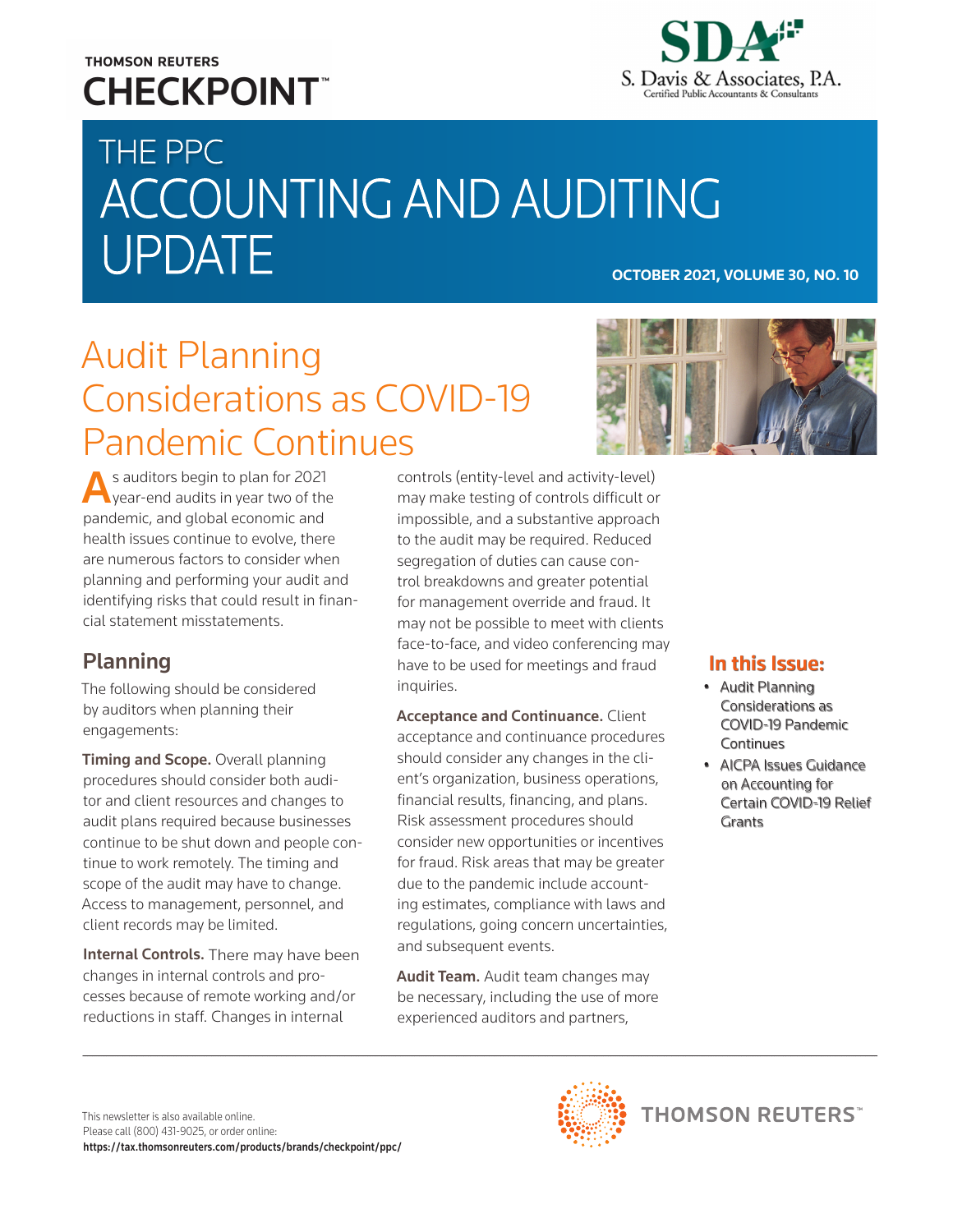consultations within the firm, and specialists to address new and more complex issues.

Materiality. Materiality levels may change based on changes in the company's business or the needs of users of its financial statements.

Analytical Procedures. Analytical procedures may not be sufficient because comparisons between the current and prior periods are not meaningful due to the pandemic's impact. This would apply to both preliminary and substantive analytics. It may be more difficult to develop expectations.

## Financial Statements

The following are financial statement areas where COVID-19 may have greater audit implications:

Revenue Recognition. Revenue recognition issues related to changes in customer preferences, contract modifications, discounts and refund concessions, and changes in credit policies or payment terms should be considered. Related collectability of accounts receivable should also be considered.

Government Grants. New government grants may be accounted for as revenues or donor-restricted contributions. Government funding programs have eligibility, documentation, expense tracking, and other requirements for auditors to evaluate, and clients may be subject to government agency audits.

Estimates and Fair Values. Budgeting and forecasting of revenues, costs, and cash flows have implications for accounting estimates and fair values. Uncertain cash flows affect the discount rates used.

Investments. Investment fair values and financial instruments that qualified for hedge accounting can be negatively affected by market changes.

Inventory Values and Obsolescence. Supply chain disruptions and reductions in production can affect inventory quantities and values. Client physical inventory counts may be delayed or prevented because of travel and work restrictions. Auditor inventory observation may have to be done remotely or may be restricted. AU-C 501 requires alternative procedures if counting is not possible.

Property, Plant, and Equipment. Useful lives and related deprecation may change due to changes in business plans. There may also be potential impairment of long-lived assets and leased assets.

Goodwill and Intangible Assets. Goodwill and intangible assets may require impairment testing because of COVID-19 triggering events.

Accrued Liabilities. Accrued liabilities may be needed for employee terminations, changes in benefits, and payroll tax payment deferrals. Changes to contingency accruals should also be considered.

Long-term Debt. The compliance requirements of the Paycheck Protection Program (PPP) for loans and the probability of loan forgiveness should be considered. There may be debt classification issues for existing debt for failures to meet debt covenants. And there may be modification or debt extinguishment that occurred because of financial difficulties.

**Deferred Tax Assets.** Realizability because of current year losses, the impact on tax provisions, and the ability to estimate future events should be considered.

## Reporting

In response to COVID-19, the AICPA issued SAS No. 141, *Amendment to the Effective Dates of SAS Nos. 134–140*, to delay the effective dates of SAS Nos. 134–140 for one year, until years ending on or after December 15, 2021. The new audit reports will need to be used for 2021 year end audit engagements.

#### Practical Consideration:

The CX-6.3 in all of the PPC audit titles provides an extensive list of risks associated with the COV-ID-19 pandemic that auditors need to consider as they plan and perform their audits. This practice aid has been tailored for the applicable industry title.

AICPA resources on COVID-19 are available at [https://future.aicpa.org/resources/toolkit/](https://future.aicpa.org/resources/toolkit/aicpa-coronavirus-resource-center) [aicpa-coronavirus-resource-center](https://future.aicpa.org/resources/toolkit/aicpa-coronavirus-resource-center).

SEC resources related to COVID-19 can be found at [www.sec.gov/](https://www.sec.gov/sec-coronavirus-covid-19-response) [sec-coronavirus-covid-19-response](https://www.sec.gov/sec-coronavirus-covid-19-response).

• • •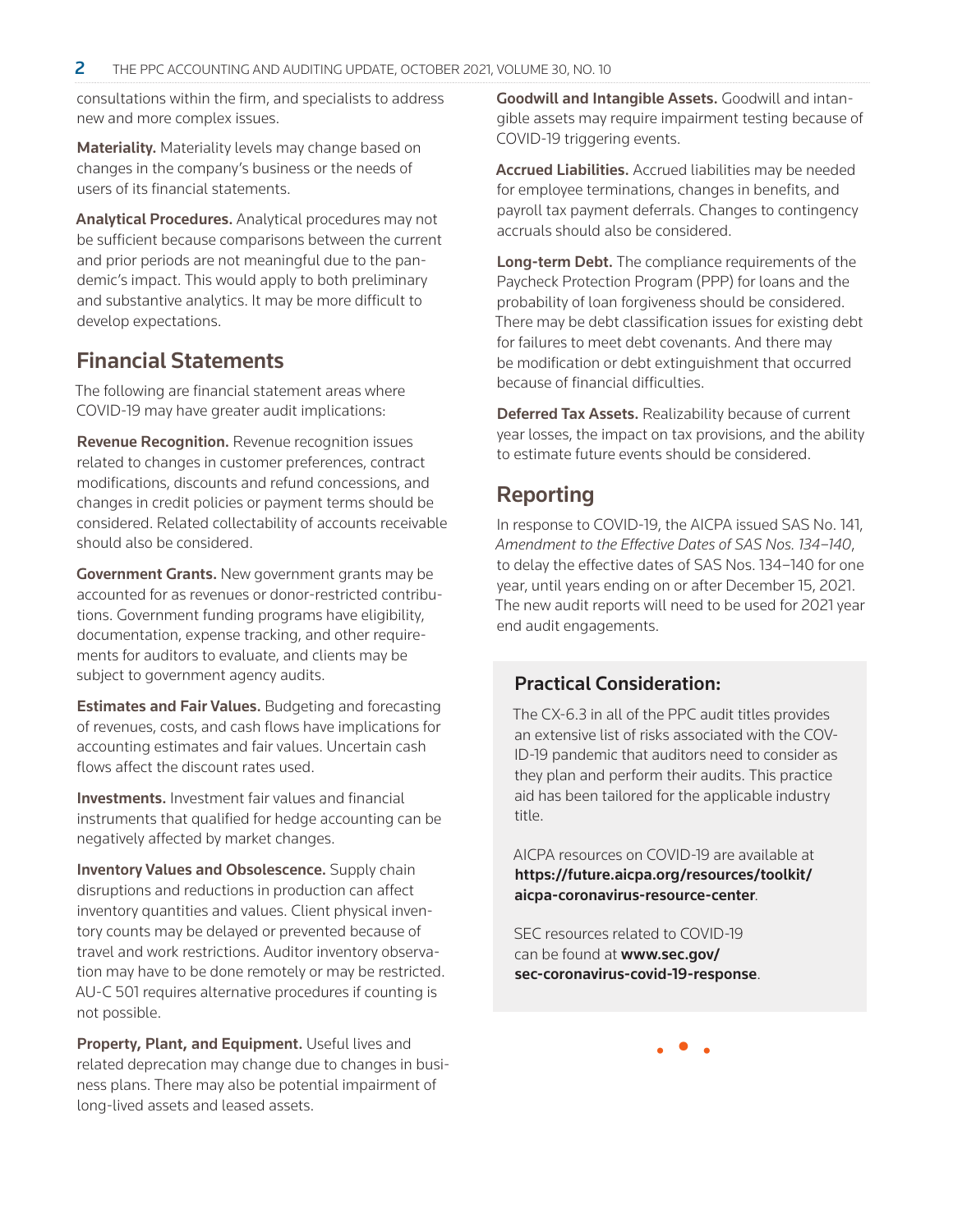## AICPA Issues Guidance on Accounting for Certain COVID-19 Relief Grants

In August, the AICPA issued Technical Q&A (TQA)<br>5270.01, *Recipient Accounting for Shuttered Venue* n August, the AICPA issued Technical Q&A (TQA) *Operators Grants and Restaurant Revitalization Fund Grants Received Under the Small Business Administration COVID-19 Relief Programs*.

The TQA provides guidance on which accounting models under existing GAAP to apply to these grants, and it applies to both for profit and not-for-profit entities. Publicly traded entities aren't eligible for either of these grants. Nonprofits aren't eligible for RRF grants.

These grants provide federal support to eligible entities that suffered revenue losses due to the COVID-19 pandemic. The funds were established by the Economic Aid to Hard-Hit Small Businesses, Nonprofits, and Venues Act and amended by the American Rescue Plan Act. The grants are administered by the Small Business Association's (SBA) Office of Disaster Assistance. Funds received may be used only for specific allowable expenses within dates specified in the grants and don't have to be repaid if used for eligible costs.

## Shuttered Venue Operators Grants (SVOG)

SVOG will provide over \$16 billion to businesses that suffered revenue losses due to closures because of restrictions on public gatherings as a result of COVID-19. The program began in April 2021, and applications for supplemental SVOG awards began in August. Applicants that qualify for initial SVOG grants may receive amounts equal to 45% of their gross earned revenue, up to \$10 million.

Eligible entities include operators or promoters of live venues; theatrical producers; operators of live performing arts organizations, museums, and movie theatres; theatre owners; and talent representatives. These entities owned by state or local governments are eligible to apply if the government-owned entity solely acts as the venue operator and doesn't engage in other activities. The entity must have been in operation as of February 29, 2020.

## Restaurant Revitalization Fund (RRF) **Grants**

RRF grants provided over \$28 billion of emergency assistance for eligible restaurants, bars, and other businesses that serve food or drink that suffered revenue losses due to the pandemic. The program began in April 2021 and all the funds were used by the end of May, but legislative actions have been taken to consider adding additional funds.

Applicants that qualified for RRF grants received a minimum of \$1,000 and a maximum of \$5 million per location, or \$10 million in total. The grants were calculated based on lost gross receipts from 2019 to 2020, or eligible expenses for businesses not in operation until 2020. If the grant isn't used in full by the end of the specified dates for the covered period, or if the business closes, the remaining funds must be returned.

Eligible entities include restaurants, snack bars, food trucks, bakeries, airport and sport venue concessions, bars and lounges, hotels and inns, wedding venues and caterer, breweries and wineries, and distilleries. To be eligible, certain entities must have onsite sales to the public of at least 33% of gross receipts. They may not own, or operate with affiliated businesses, more than 20 locations. Also, entities that received a SVOG or have a pending SVOG application aren't eligible.

### Accounting for SVOG and RRF Grants

Business Entities. GAAP doesn't include explicit guidance for accounting for government grants by business entities. The TQA indicates FASB ASC 105, *Generally Accepted Accounting Principles,* provides the decisionmaking framework to use to determine which accounting guidance to apply when there is no specific GAAP guidance to apply—first analogize to other areas of authoritative generally accepted accounting principles before considering nonauthoritative sources. If grant amounts are material, entities should disclose in the notes to the financial statements the impact of the grants on the financial statements and their accounting policy for the grants.

International Accounting Standard (IAS) 20, *Accounting for Government Grants and Disclosure of Government Assistance,* FASB ASC 958-605, *Not-for Profit Entities— Revenue Recognition*, or FASB ASC 450-30, *Contingencies—Gain Contingencies*, are the principles the TQA suggests might be applied by analogy.

IAS 20 provides that a grant can't be recognized in income until there's reasonable assurance (it is probable)